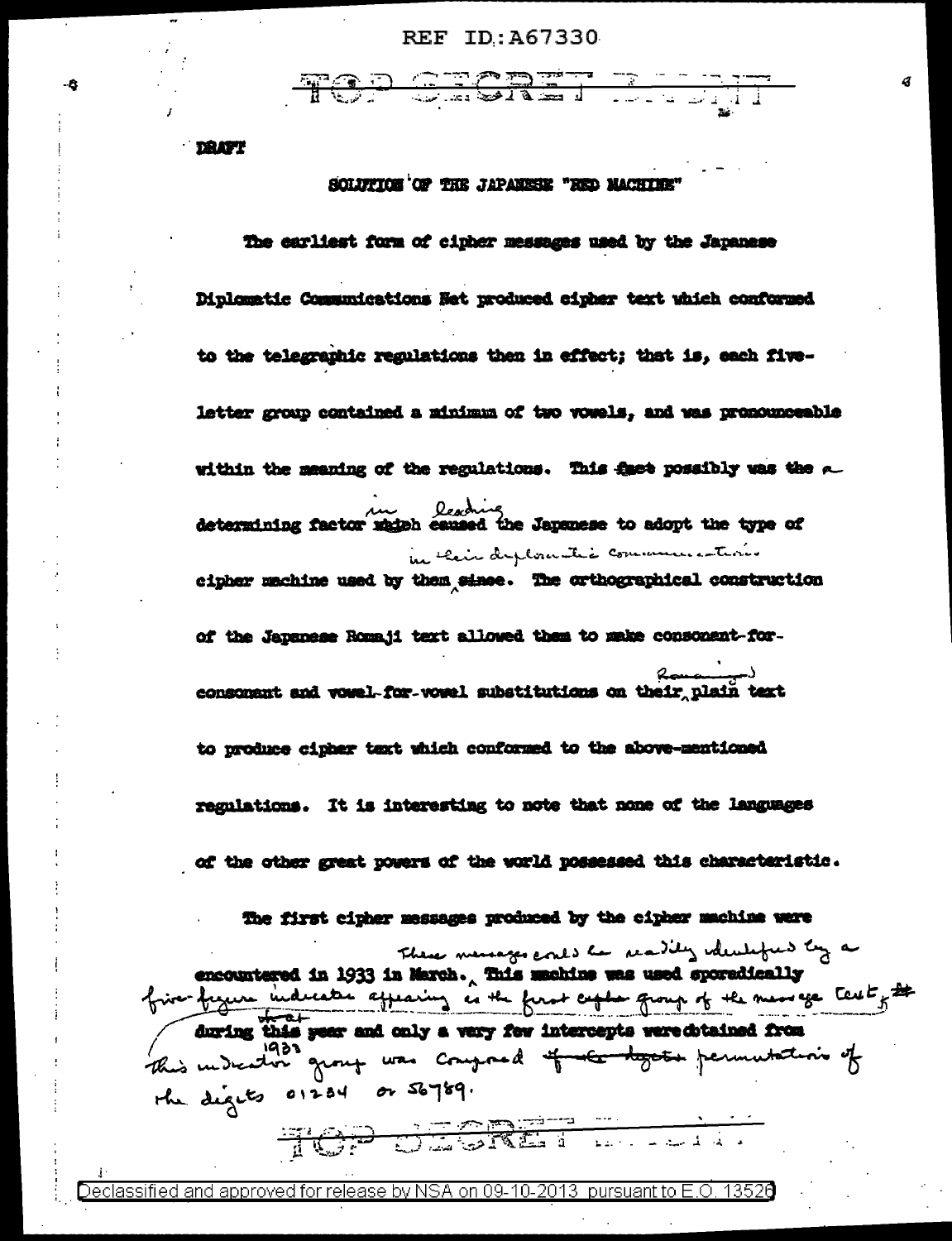TOP SECTION AND MILE

commercial conception Terrine deptending traffic net, however, several messages were picked up in the latter part

of the year. All these messages exhibited the characteristics of consonant-for-consonant and vowel-for-vowel substitutions noted

above.  $1/\lambda$  about  $\sim$ , is,

In March 1934 the external characteristics of the cipher text of the necessary currying the 5-oliget indicator changed and it was apparent that the Japanese had departed from foraity the above-mentioned type of substitution and had indiscriminately mixed the vowel and consoment substitutions; that is, a vowel or consonant could be represented either by a vowel or a consonant. 1 aten All cipher messages from this date on possessed these same charac-

teristics.

The smount of cipher message text transmitted per day gradually 1934 increased after this date as more and more dependence was placed by the Japanes da the machine and its distribution was expanded. During the Menchurian incident it was used extensively and as many as ten and fifteen umssages on a single day was not an uncommon occurrence in

1. It is understand to note that during this period a sumple monoceptatic .<br>substitution augstem were place anything in addition to the machine and code sortenus.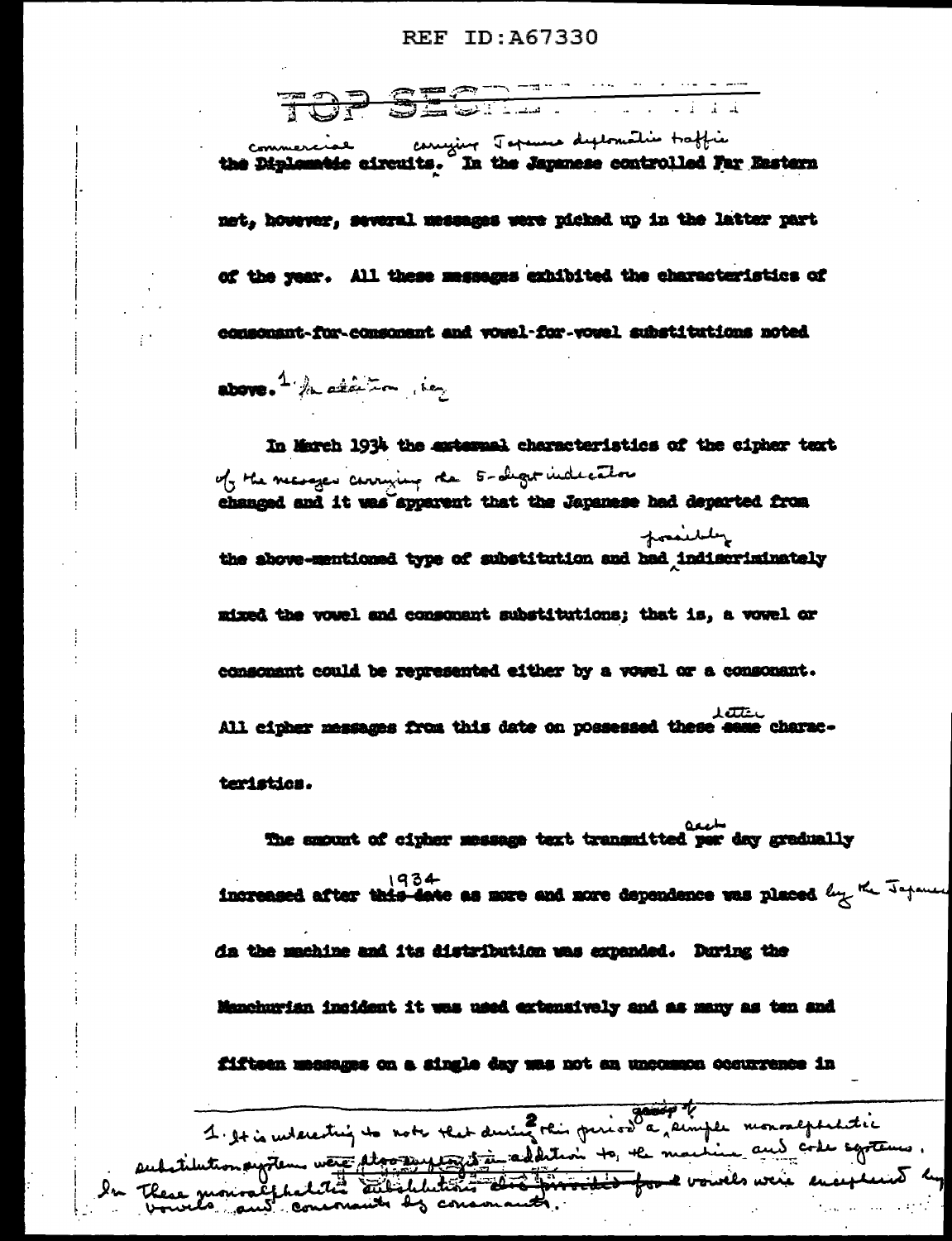TOP SEGISEL EN LITT

the Far Eastern Diplomatic Net.

Our first serious effort at solution began in October 1936. By this time considerable traffic had accumulated and it was noted that a great many messages were being sent in what we called for lack of a better name the "Five-Runber System." (This term arose noted above from the fact, that each message in this system could be identified حتله by means of an indicator of five numbers, convind at the head of the mesage.) Extracts from these files when subjected to diagnostic study indicated the following:

1. The text was definitely a form of cipher.

2. The nature of the substitution was such that repetitions

were paraitted to occur.

 $\label{eq:2.1} \frac{1}{2} \int_{\mathbb{R}^3} \frac{1}{\sqrt{2}} \, \frac{1}{\sqrt{2}} \, \frac{1}{\sqrt{2}} \, \frac{1}{\sqrt{2}} \, \frac{1}{\sqrt{2}} \, \frac{1}{\sqrt{2}} \, \frac{1}{\sqrt{2}} \, \frac{1}{\sqrt{2}} \, \frac{1}{\sqrt{2}} \, \frac{1}{\sqrt{2}} \, \frac{1}{\sqrt{2}} \, \frac{1}{\sqrt{2}} \, \frac{1}{\sqrt{2}} \, \frac{1}{\sqrt{2}} \, \frac{1}{\sqrt{2}} \, \frac{1}{\sqrt{2}} \,$ 

 $\label{eq:Ric} \frac{1}{\sqrt{R}} \sum_{i=1}^N \frac{1}{\sqrt{R_i}} \sum_{i=1}^N \frac{1}{\sqrt{R_i}} \sum_{i=1}^N \frac{1}{\sqrt{R_i}} \sum_{i=1}^N \frac{1}{\sqrt{R_i}} \sum_{i=1}^N \frac{1}{\sqrt{R_i}} \sum_{i=1}^N \frac{1}{\sqrt{R_i}} \sum_{i=1}^N \frac{1}{\sqrt{R_i}} \sum_{i=1}^N \frac{1}{\sqrt{R_i}} \sum_{i=1}^N \frac{1}{\sqrt{R_i}} \sum_{i=1}^N \frac{1}{\sqrt{R_i}} \sum$ 

3. A radical change took place on the first, eleventh,

and twenty-first of each month.

4. The keying element produced a very long cycle which at that time appeared to be on an indeterminate length.

**TOP SECRET DATER**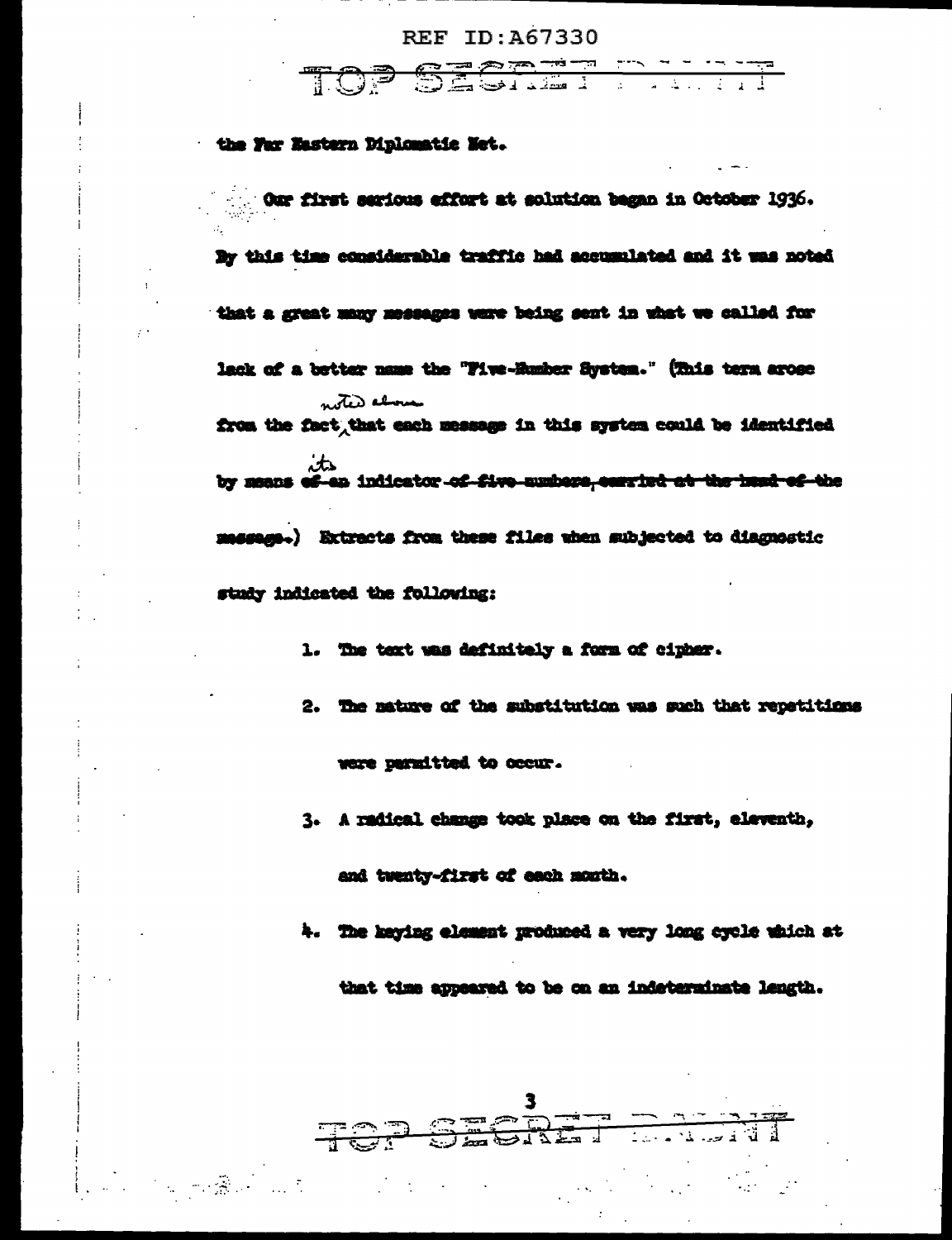**CEPTION** 

and these these parts were established, it was deemed to be most advisable to go back to the sarlier type of traffic and concentrate our efforts on the longest message which could be found. The message selected had been sent under date of December 21, 1933 and was slightly over two thousand characters in length. The first study made on this message was an effort to determine if there was any relation among the vowels, and if a sequence could be formed by means of a statistical study of sequent letters in alternate positions in the cipher text. For this purpose a tabulation of the vowels following each of the vowels at the interval 1-3 was made. The results of this study are given herewith.

TOP SECRET E TAPE

 $\label{eq:2.1} \mathcal{L}_{\text{max}}(\mathbf{X},\mathbf{X}) = \frac{1}{2} \sum_{i=1}^{n} \sum_{j=1}^{n} \mathcal{L}_{\text{max}}(\mathbf{X},\mathbf{X}) = \frac{1}{2} \sum_{i=1}^{n} \sum_{j=1}^{n} \mathcal{L}_{\text{max}}(\mathbf{X},\mathbf{X})$ 

|             | $2^d$ letter |    |                    |    |                          |    |  |
|-------------|--------------|----|--------------------|----|--------------------------|----|--|
| اء+ لمكالحه | A            |    |                    |    | $\mathbf{u}$             |    |  |
| A           | 16           | 19 | $\overline{35}$ 22 |    | 12                       | 30 |  |
| B           | $\mathbf 7$  | 25 | $20$ $21$          |    | 13                       | 33 |  |
| I           | 26           |    | 13 26 36 17 22     |    |                          |    |  |
| 0           |              |    | 35 24 23 13        |    | $\overline{\mathbf{16}}$ | 17 |  |
| U           | 16           | 図  | 17                 | 17 | 9                        | Jħ |  |
|             |              | 19 | 20                 | 21 | 23                       | 31 |  |

 $\mathcal{L}^{\text{max}}_{\text{max}}$  and  $\mathcal{L}^{\text{max}}_{\text{max}}$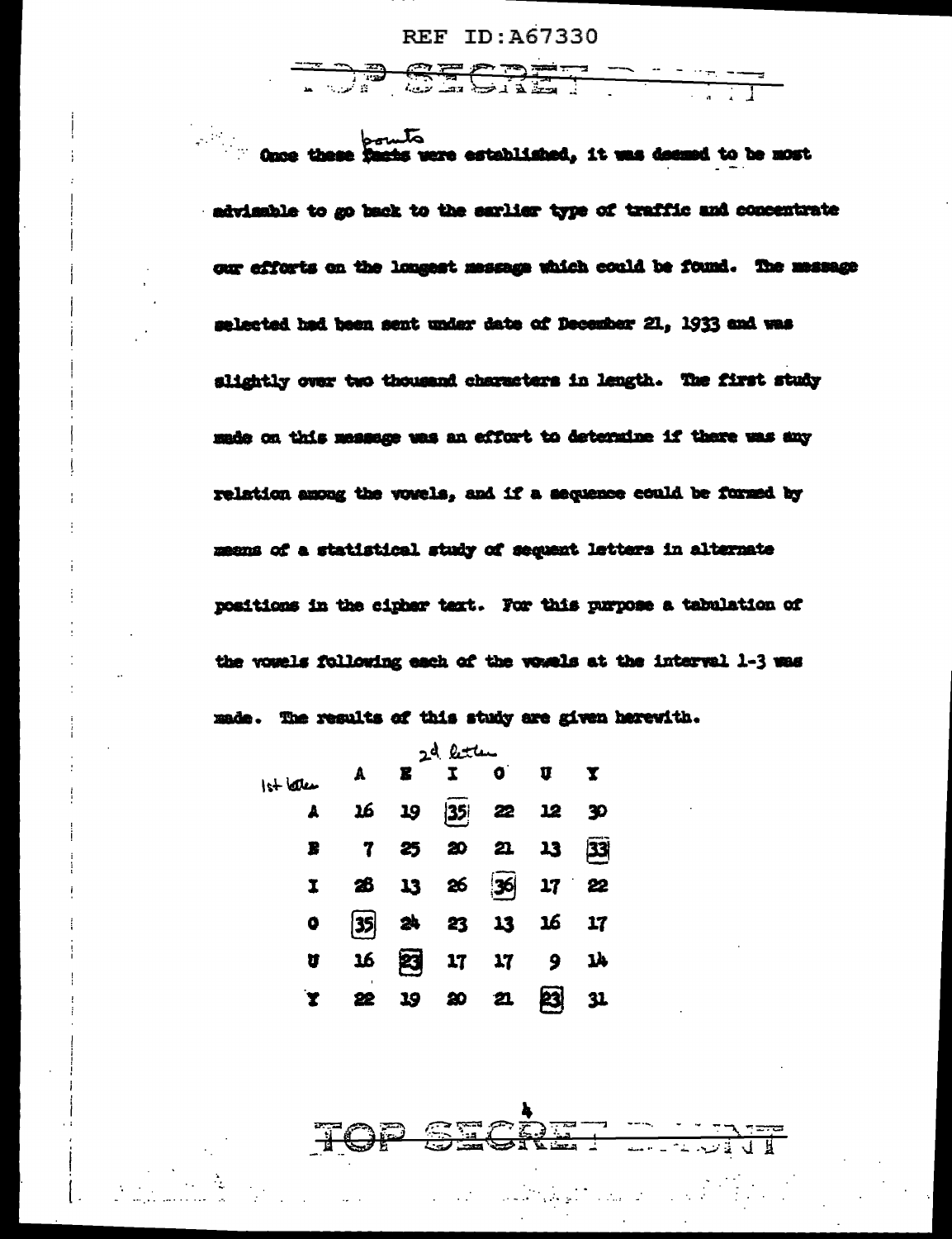TOP SECTION OF BUILDING

The best selection of letters from the above table produced

the sequence

 $\frac{1}{4} \cdot \frac{3}{8} \cdot \frac{5}{36}$ .

After these three letters were solected, the remaining three letters seemed to fit best in the following arrangement

$$
\frac{1}{0} \cdot \frac{3}{1} \cdot \frac{5}{8} \cdot \frac{5}{8}
$$
  
23 23 33

This left the problem of assignating the two foregoing sequences to form one sequence of six letters. The characteristics of the Romaji text are such that long sounds in Japanese are formed by doubling the vowels on which the sound is based. For example, JOBO and BOKYO KYOTKI become JOOHOO and BOOKYOO KYOOTKI in telegraphic plain text. A tabulation, therefore, of the sequent vomels (interval 1-2) occurring in the measage should divulge which letters were sequent in the vowel sequence of the cipher system. The results of such a tabulation follows:

**TOD SECRET DANSE**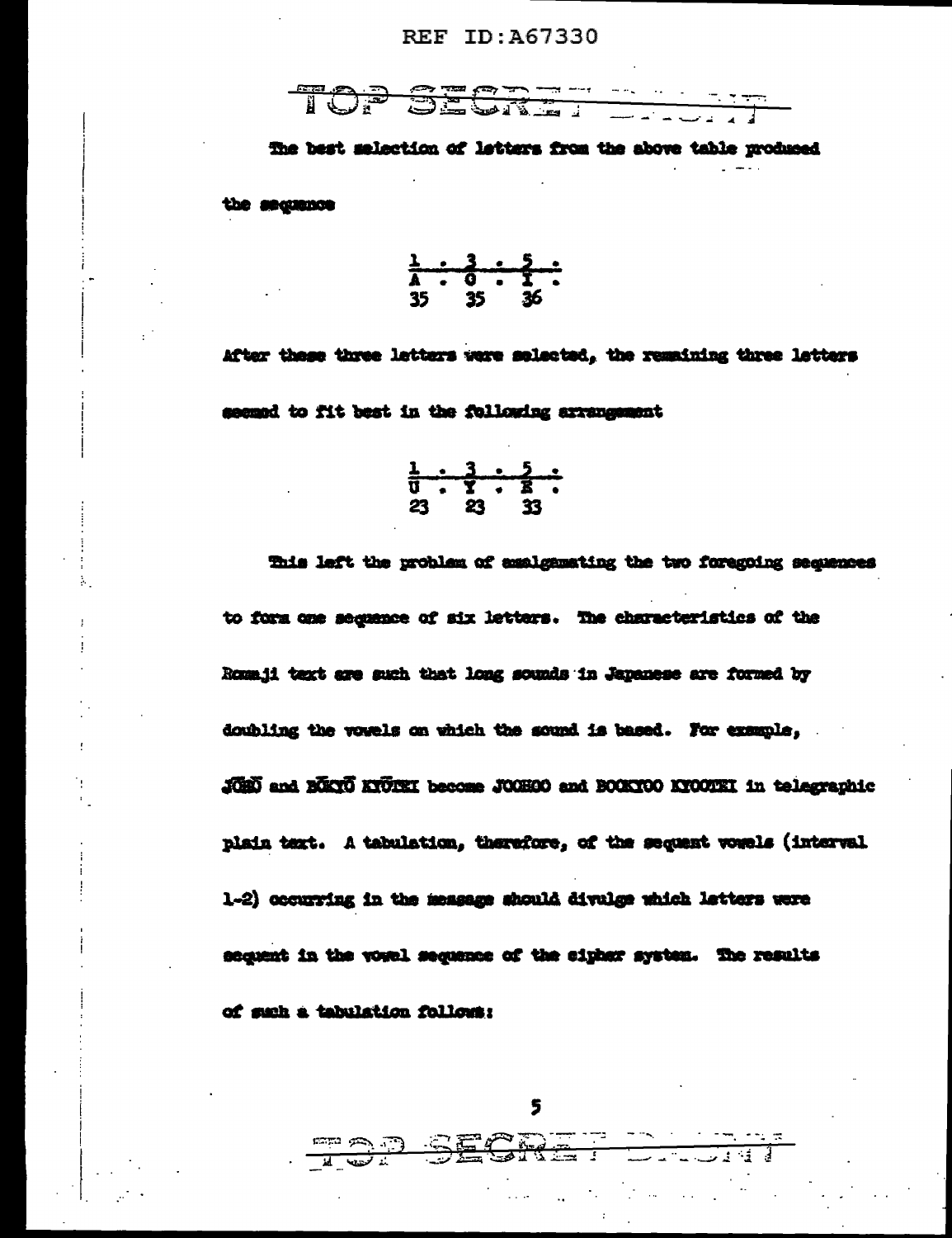**REF ID: A67330** 

|              |              | $\mathbf{a}$            |                |                         |                | التاريخ المستقبل المستقبل<br>المصدر الاقتراب المصدر المركز |                                                                                                                                                                                                                                   |  |
|--------------|--------------|-------------------------|----------------|-------------------------|----------------|------------------------------------------------------------|-----------------------------------------------------------------------------------------------------------------------------------------------------------------------------------------------------------------------------------|--|
|              |              | $\sqrt{2\pi}$ .         |                |                         |                |                                                            |                                                                                                                                                                                                                                   |  |
|              |              |                         |                | 2) later                |                |                                                            |                                                                                                                                                                                                                                   |  |
| $156$ letter |              |                         | E              |                         | $\bullet$      | U                                                          | - 7                                                                                                                                                                                                                               |  |
|              | $\mathbf{A}$ | 6 <sup>1</sup>          | $\sqrt{9}$     | $\frac{1}{2}$ 0         |                |                                                            | a de de la contradicación de la contradicación de la contradicación de la contradicación de la contradicación e<br>Desde la contradicación de la contradicación de la contradicación de la contradicación de la contradicación de |  |
|              | $\mathbf{B}$ |                         | 5 <sub>2</sub> | 8                       |                | $2 \quad 3$                                                | -3                                                                                                                                                                                                                                |  |
|              | $\mathbf{I}$ | 5 <sub>1</sub>          | $\epsilon$     |                         | 3 <sub>1</sub> | $\overline{\mathbf{z}}$                                    | $ {\bf 8} $                                                                                                                                                                                                                       |  |
|              | 0            | $\ddot{\phantom{a}}$    | $\frac{1}{2}$  | $\bullet$               | $\mathbf{3}$   | 벼                                                          | $\mathbf{r}$                                                                                                                                                                                                                      |  |
|              | U            | !9 I                    | $\mathbf{L}$   | $\overline{\mathbf{z}}$ | 6              | $\bullet$                                                  | $\mathbf{L}$                                                                                                                                                                                                                      |  |
|              | T            | $\overline{\mathbf{3}}$ | $\mathbf{L}$   | 5                       | أهدأ           | $\bullet$                                                  |                                                                                                                                                                                                                                   |  |

were When each of the highest of the foregoing tabulations enw used to build up a chain of letters the following sequence results:

|   | Ξ |   |   | 6 |
|---|---|---|---|---|
| A |   | ¢ |   | В |
| ą |   | ĸ | 8 | B |

It will be noted that this resulting sequence corroborates the order of letter to something the state of the second state based on the interval 1-3. tabulation

> The fact that a sequence could be derived from the intervals 1-2 and 1-3 when coupled with the fact that repetitions occurred in the cipher text itself led us to believe that the fundamental nature of the cipher machine used was somewhat similar to that used in the Kryha cipher mechine, but the stepping interval of the

> alphabetic sequence had to be more or less regular, even though it

CECDET DAU IT

a ang Pa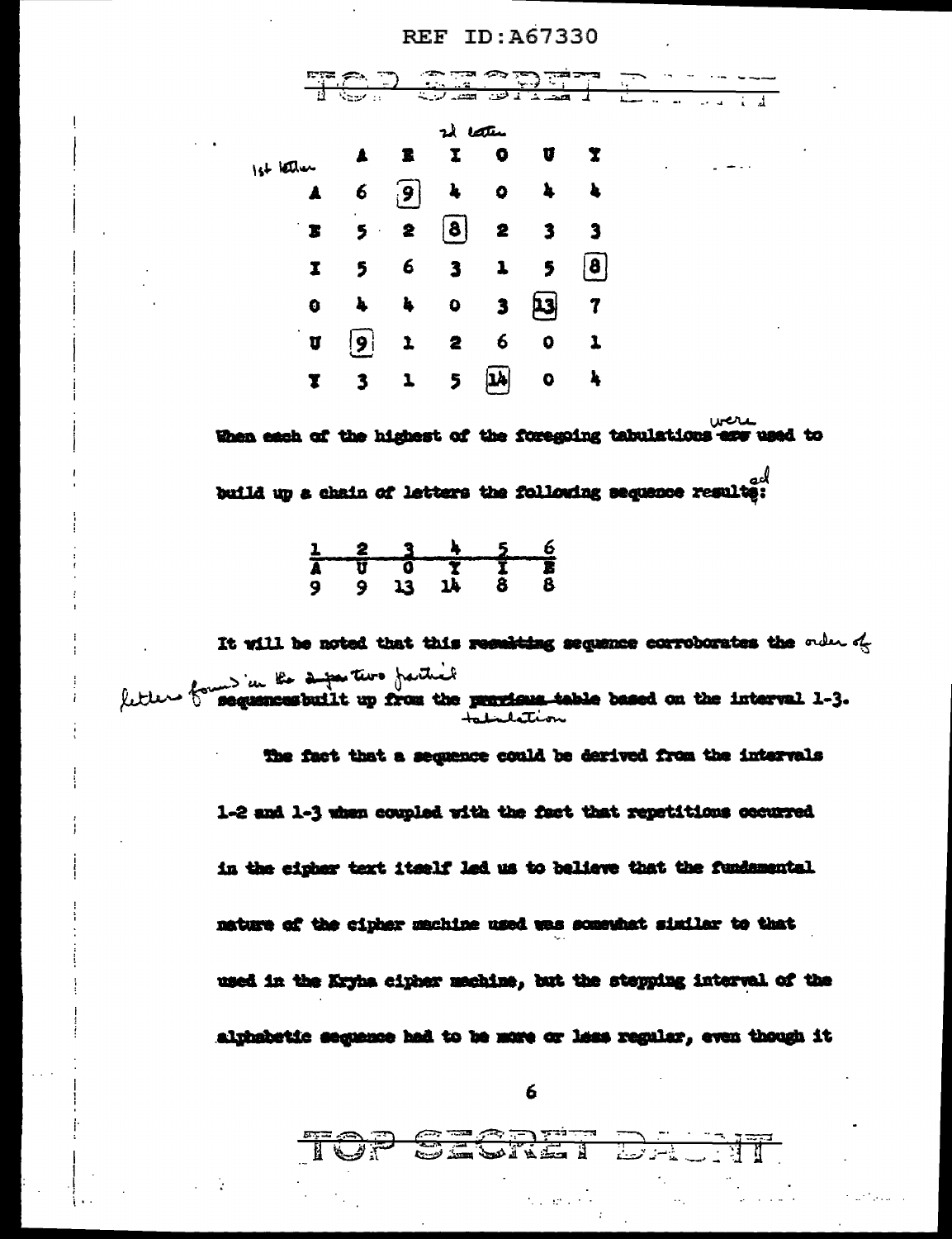**REF ID: A67330** 

TOP CERRE produced a long brying pariod. The obvious step was therefore to make an attempt to reconstruct the consonant sequence incorporated in the machine by means of the same sort of statistical tabulation. on each of several long manager This method was tried, but due to the scattering of the coincidences  $\omega$ st over twenty letters as compared to six made it more or less impossible to produce a sequence which could be used with any degree of surety It From some of our pregnancy counts it was suspented that It from some of our frequency cours or and the the clements actor du d'it was thought to be most advisable to pick a period of ten days of the system الصرير مستعيد والمد ffert for a in which considerable traffic was available, and make an attempt finite of the days. The wordence over by statistical means to determine the length of the keying cycle Augustus Ma Herry that exch nurethe was dure to applied to the two sequences. with three tem are evaluation of all the traffice. available led to the day period, to At this time some traffic had exclued for the second ten days the function conclusion that the traffic leaving for للدوفسامك dccru of December 1936, and All messages bearing the dates December 11 the dates from the lab Sheld the greatest promise for confirming the ordering the to the lath of the calendar to 20 were selected and frequency tables made for each. Runcrous mount, the weather takkleturis were Recovered, the بتحد ا dates from repetitions were found, and most noteworthy of all the points in each mensens of consumerable length 20th and the noticed was that six of the teanty-six letters stood out in frequency this for المصر بما فيتسمط the soll. mult above the other twenty. When these letters were weighted with their the strong 1 velation was the surface TOP SECTET E-017 1 roues mit pome.)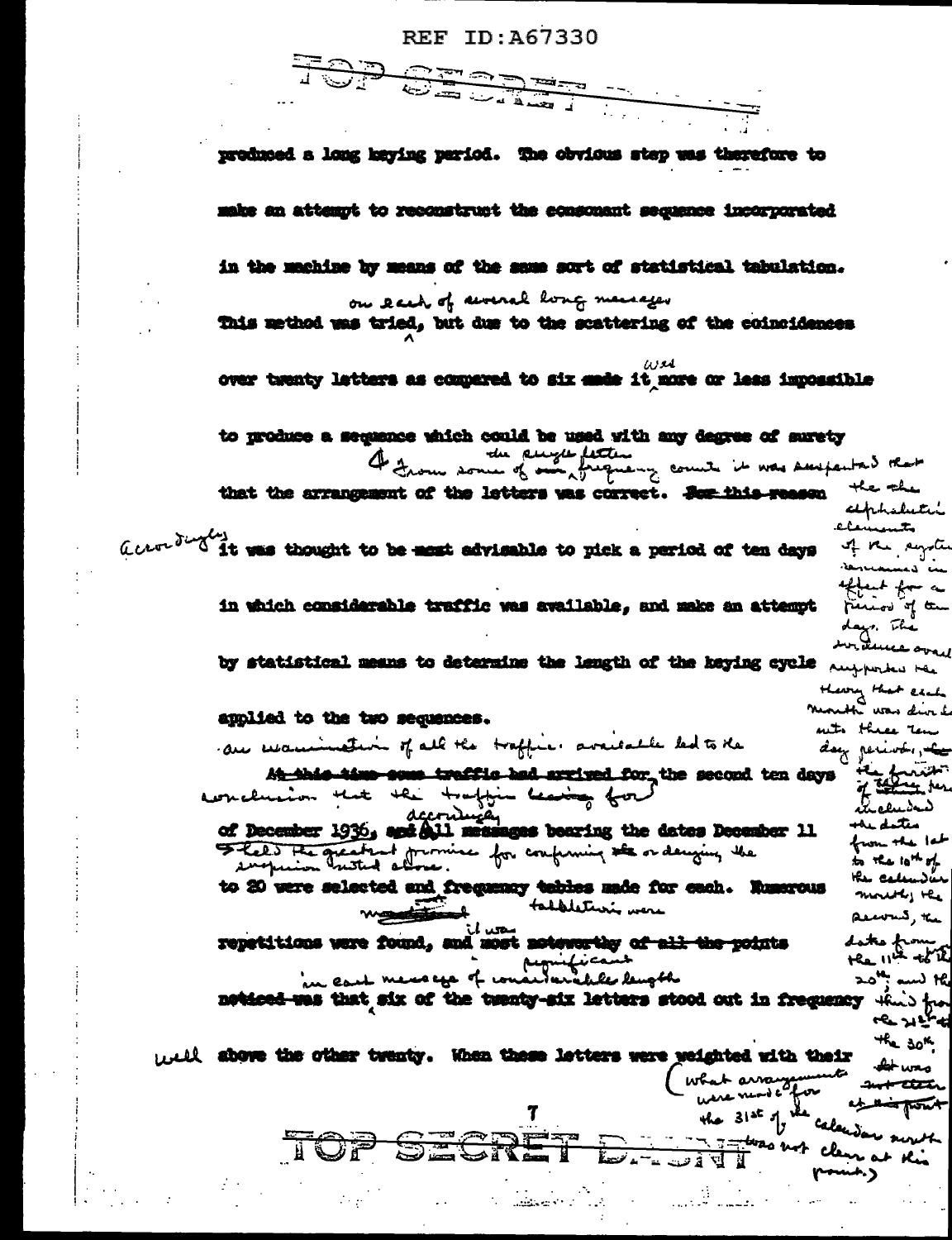FOR SERIES IN STR

expected freemency of cocurrence in Japanese telegraphic text, the percentage for these six corresponded almost exactly with the percentage obtained fur them from an actual count of their occurrences in the messages for this para ord.

This cheervation led at once to the obvious conclusion that the cipher machine was essentially the same as that used in December 1933, and that the six vowels were replaced by a mixture of vowels and comsomants taken indiscriminately from the twenty-six letters of the alphabet. The question then arose: "Can the method used for the reconstruction of the vowel sequence for the message of December 21, 1933 be applied to reconstruct the corresponding sequence of mix letters used in the pariod of December 11 to 1936 December 201" Inssmach as these six letters of high frequency of occurrence in the cipher text for this period were the letters B, E, I, H, O, and X, it was thought that the characteristic tendency of the letter "O" to coom as a plain text doublet might permit the use of the method with some success. The method

TOP SECTION AT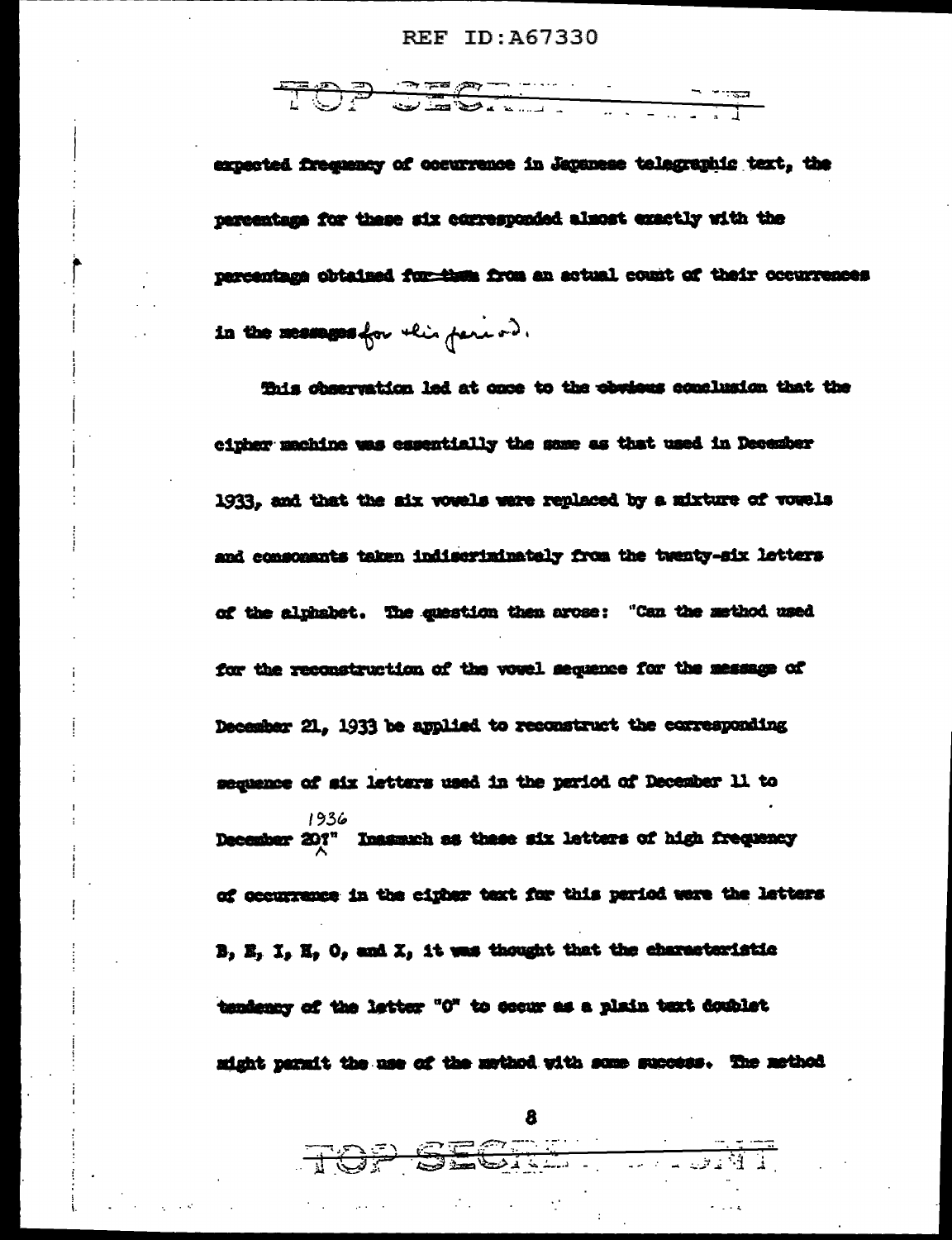TOP CEPTEL ......

was therefore applied to the messages available for study, and data and not a surgle through the manufacture.

 $\alpha_{\rm L,0}^{(1)}$  . An analysis of the tabulations led to contradiction after contradiction, from the consoludation results until finally attempts to reconstruct the sequence, were thrown away in disgust. However, it was noticed that within a single long message, tabulations on the interval 1-2 gave consistent results. but when compared with tabulations from a second long message which also gave somewhat consistent results on the same interval, the two sequences formed were the exact reverse of each other.

This last observation led to the obvious interpretation: In some messages the sequences were used in one direction, while in other messages they were used in reverse directions. Accordingly, an effort was made to segregate the messages of the pariod under study into two classes, one in which the sequences were used in a relative normal or direct order, and a second in which the sequences were used in a relative reverse order. Repetitions between messages gave a firm besis for classification into these two categories, and

TOP SECRET DELL'INTENDENTI

التاوي والمتنادين فعجلا متدوقا الجمهور فكفات العدادة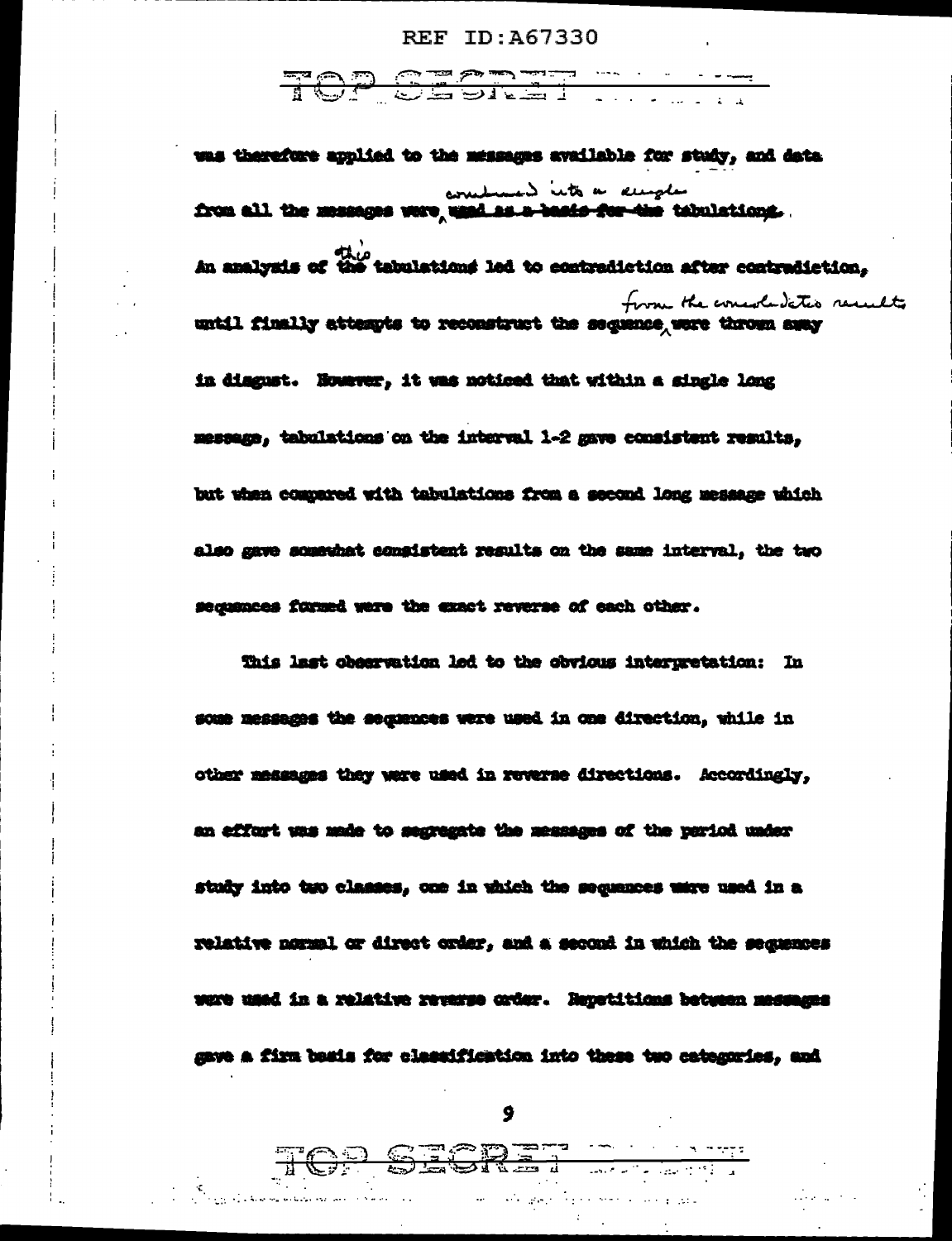TOP SERPE DANIE

while not all the messages in the pariod under study could be or this hasis classified, certain of them seemed to fall into each of the categories without much question. When tabulations were made on the basis of interval 1-2 for each estegory, the sequences reconstructed were identical, but one was the reverse of the other as was indicated in the preceding paragraph, thus vestiging the observation that a means of reversing the sequences had been incorporated in the machine in its construction.

Un to this point nothing had been discovered which tended to disclose any clues as to the length of the kaying cycle. In discussing the results of our studies with Lieutenant Wenger# of the Navy Code and Signal Section, Mr. Friedman was advised by him to make a study of the messages based on the assumption that the basic keying cycle was a result of superimposing a breakwheel similar to that of the Kryha on the two sequences. Since a Certain Jopanese machine based on two sequences had been encountered in Haval Attache-

TOP SECRET DALLA

 $M = 1952$ .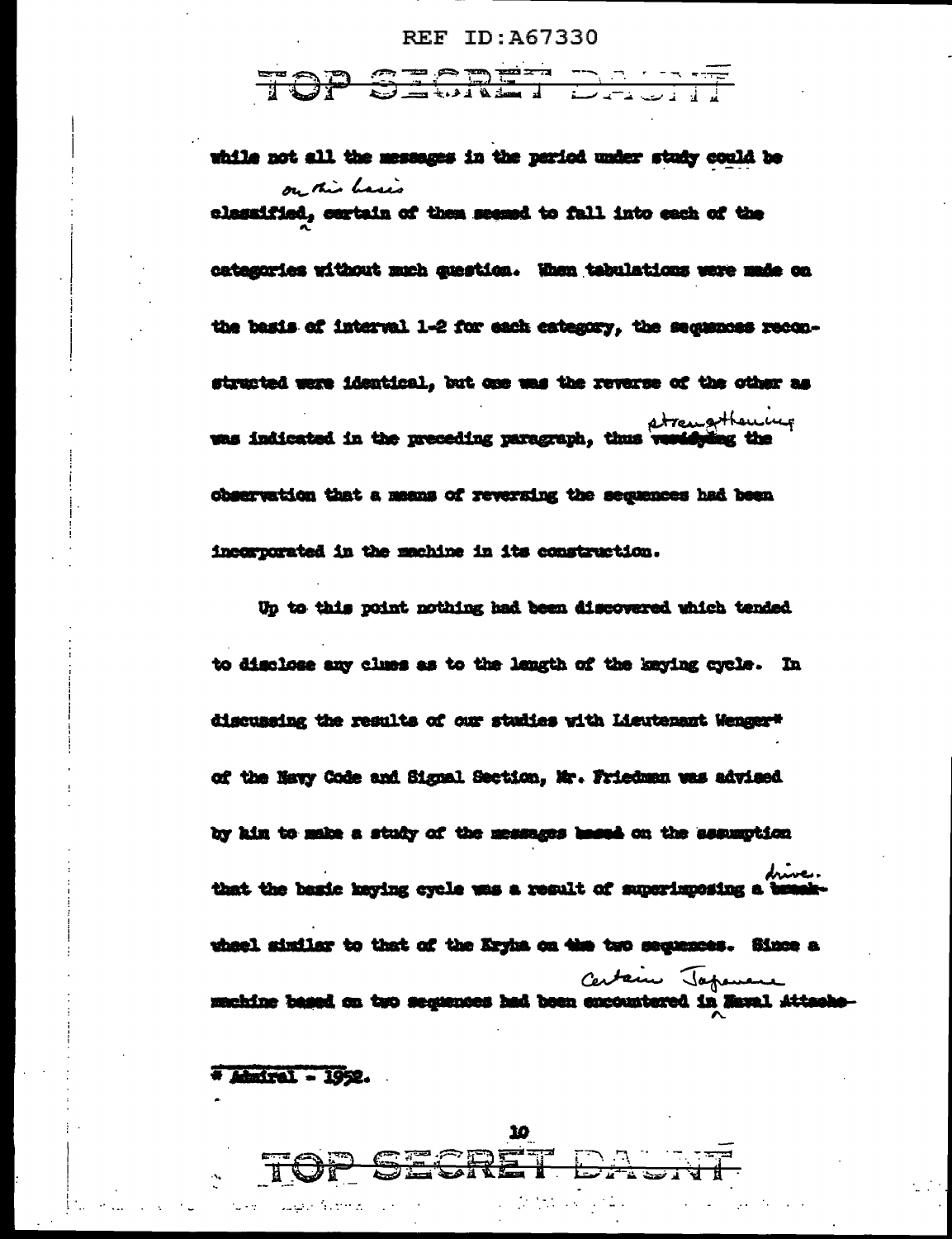TOD SUSPET LINE  $\lambda + 2i$ traffic, he thought that the Diplomatic Net might use a similar Jeteman 2 and the section of by testh. on which some testh were inoperative, and which caused a Hermon jump or skip in the order of alphabet stepping which ran normally, eture tothe segments at each encipherment of a plain-text letter. One, two, or three teeth had been found to be omitted, and the resultant jump or skip corresponding thereto consisted of one, two, or three letters in the alphabet sequences. Also, in some messages, the two sequences would be used in one direction

and in others it would be reversed; On hoth there cannon the plain-test to and curben-text of gramss were min identical.

Accordingly, it was concluded that separate coincidence tests ought to be made for the six letters and for the twenty letters. Based on the product of each the mushers from 30 up to 47 with six and with twenty, the total length of the keying cycle for each. Since  $31 \times 6 \times 20$  gives a product equal to  $3,720$ , and since we had no message of even half that langth, such a coincidence test was impossible. However, if only the letters in the six sequence were

 $\frac{11}{1000}$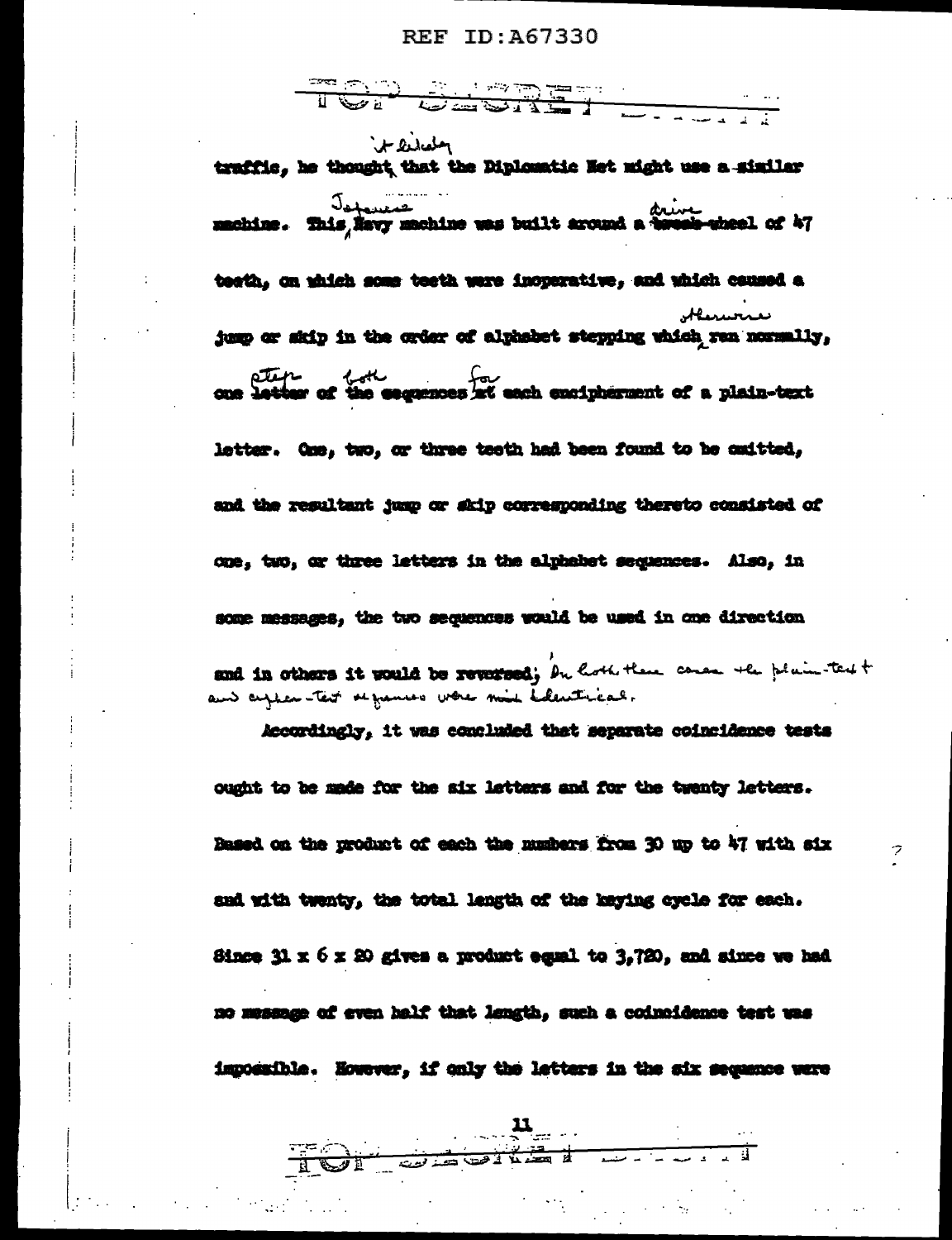TO SECTIL ......

considered in the coincidence test the greatest length for the cycle was product of  $47$  and  $6$ , or  $28\frac{2}{3}$  With this in mind, the message of December 21, 1933 was studied, and coincidence counts for the products of 6 with each of the numbers from 31 to 47 were made, considering only the vowels in our counts. The greatest mather of counts was obtained for the interval 1 - 259, which indicated that the breakwheel had 43 effective teeth.

Insofar as the message of December 21, 1933 was concerned, we also this particular message حصار لأستكسحت wase fairly positive that it was prepared by means of a cipber machine consin) mi

possessing the following characteristics:

1. The machine was similar to the Kryha in operation.

2. Instead of one sequence of twenty-six letters as in

the Kryha, two sequences, one of twenty consoments and

the other of six vowels vere used.

profession controlling the alphabet endp and b3

presence therefore in lingth. 4. The order of the letters in the voured sequence (cipier) was not known OB myst le identical voite the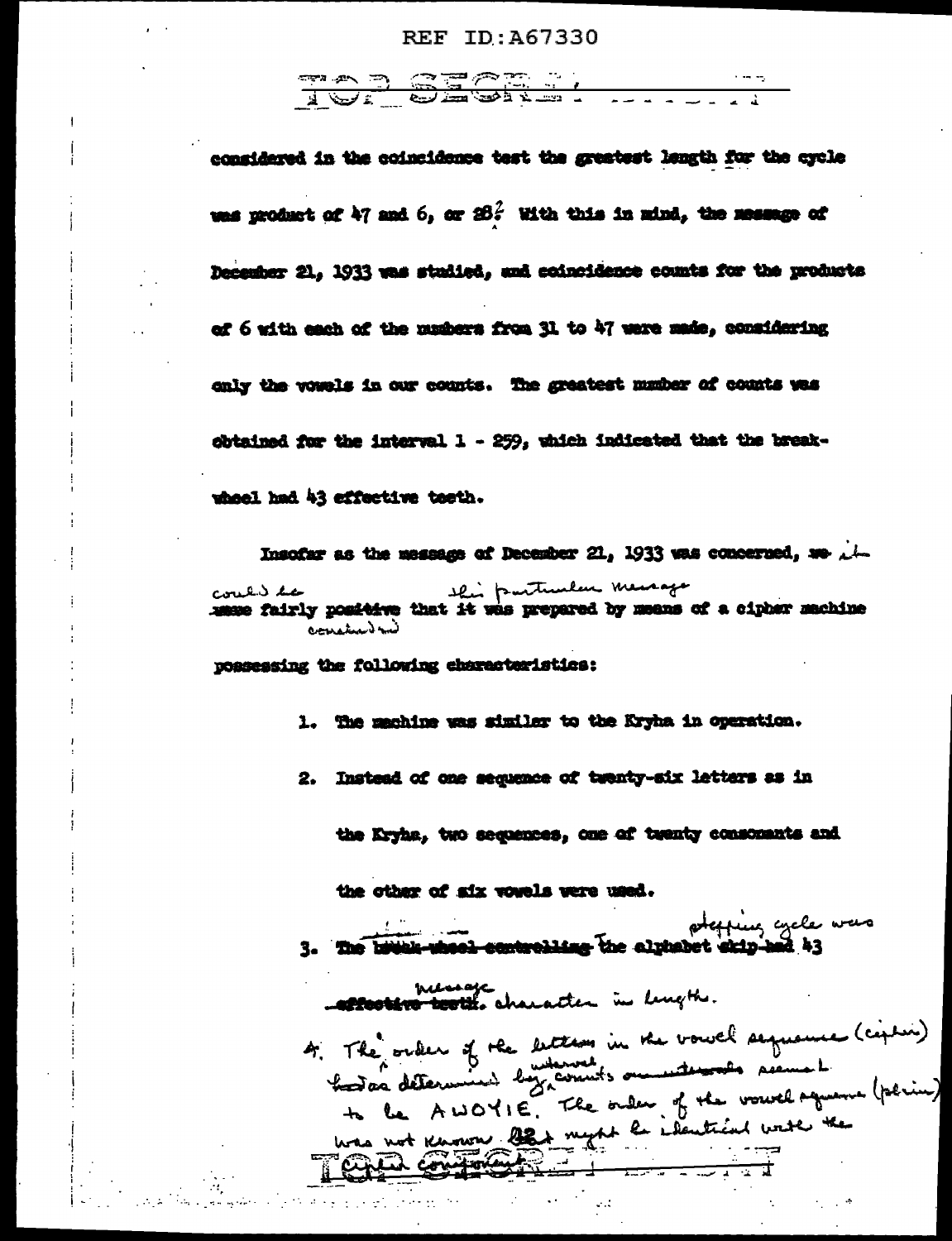$\frac{1}{\sqrt{2}}$ 

The last two points noted above led to the following proposition which could readily be tested: Can the order of the plain component for the vowel sequence be confirmed and information on the stepping cycle ascertained by attempting to decipher the vowels, assuming (1) an effective cycle of 43 characters and (2) identical sequences for the plain and cipher components of the vowels? Since the plain-text vowel combinations YUU and YOO were of high expectancy in Japanese plain-text, these combinations must be represented by certain of the three-vowel combinations appearing in the cipber text. Also, if the action of the cipher machine was similar to the Kryha, when the message was written on a width of 43 characters, the effect of the motor wheel would be progressively constant down each column with a corresponding constant columnar displacement or stepping of the alphabets. Accordingly, the first step in performing the test was to write the message on a width of 43 characters and to look for favorable spots to check the three-

÷.

13

 $\frac{1}{2}$ 

vowel cipher combinations appearing in the same three columns.

TOP SECRET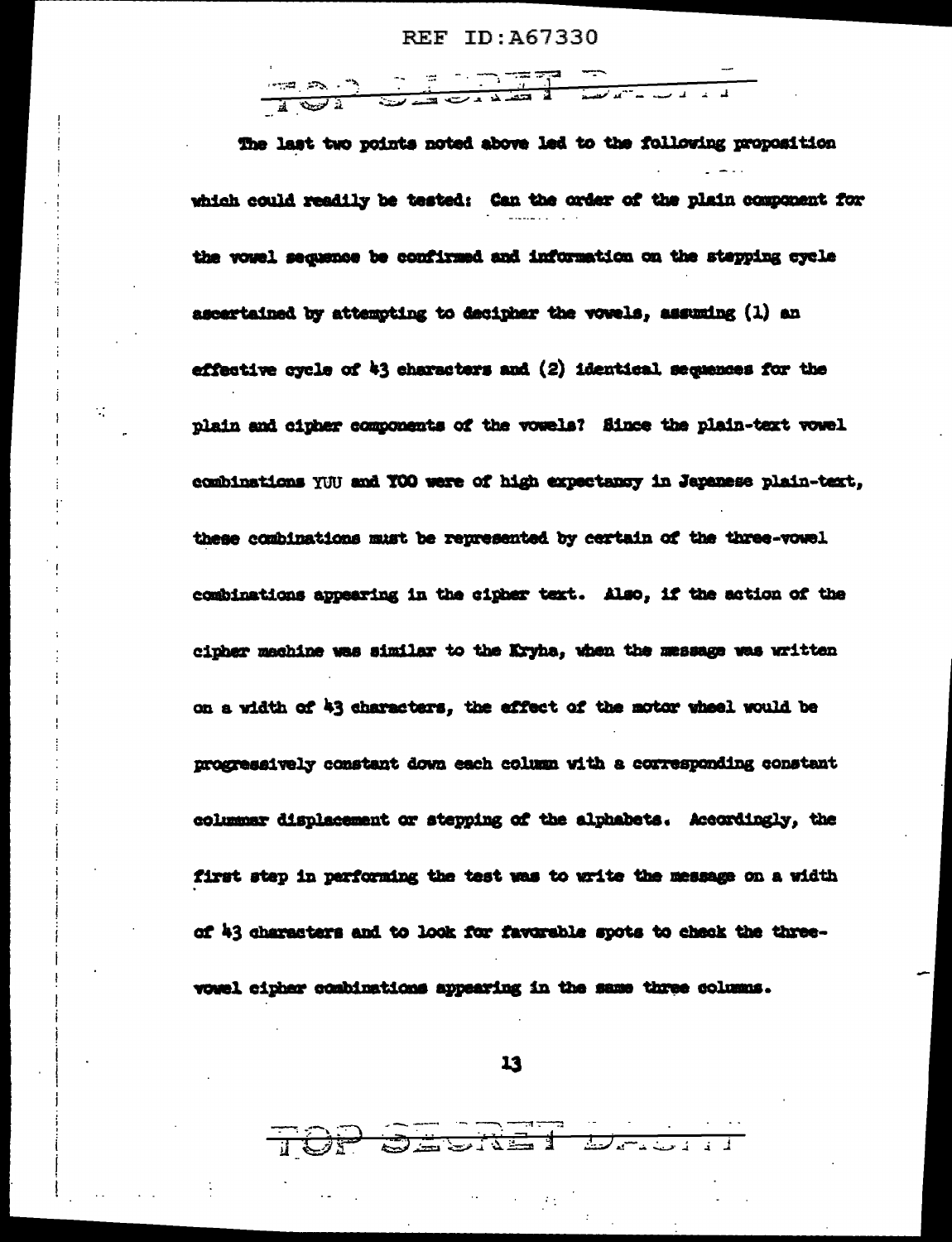<u>A CARA COMPANY AND COMPANY OF A CARACter COMPANY AND COMPANY OF A CARACter COMPANY OF A CARACter COMPANY OF A CARACter COMPANY OF A CARACter COMPANY OF A CARACter COMPANY OF A CARACter COMPANY OF A CARACter COMPANY OF A C</u>

A work sheet on the width 43 was prepared (See Fig. ) and it was noted that in the last three columns (columns 41, 42, and 43) two sets of three cipher-text vowel combinations appeared. The combination OCY was found in line 18 and the combination OUO at line 36. These were considered particularly favorable since by inspection it was noted that the last two letters of each, OY and UO, were sequent letters in the sequence AUCTIE which resulted from the interval studies noted above. Also both combinations of cipher began with the letter O, which it was hoped would represent plain-text Y. It was easy to test these possibilities by simply completing the cipher component and determining if the plain-text combinations YUU and YOO could be logically

derived. The results of this test are shown below:

 $\frac{1}{2}$  ,  $\frac{1}{2}$ 

| <b>Line 18</b> | 00 <sub>x</sub> | $\frac{1}{2}$ | 0 <sub>U</sub>                                    |
|----------------|-----------------|---------------|---------------------------------------------------|
|                | YYI             |               | Y O Y                                             |
|                | I I B           |               | IYI                                               |
|                | <b>BBA</b>      |               | <b>RIG</b>                                        |
|                | <b>AAU</b>      |               | <b>ABA</b>                                        |
|                | U O<br>U<br>٠   |               | U A U                                             |
|                | O(T)<br>0       |               | $\mathbf{o}$ $\mathbf{u}$ $\overline{\mathbf{o}}$ |
|                |                 |               | ∑ o ∡                                             |
|                | I I B           |               | I Y I                                             |
|                | 2 Z A           |               | 2 I S                                             |
|                | A A U           |               | ABA                                               |
|                | U<br>U O        |               | U A U                                             |

14

<u>I sold a de de la de la companya de la companya de la companya de la companya de la companya de la companya de la companya de la companya de la companya de la companya de la companya de la companya de la companya de la co</u>

المناسبة المعاشرة.<br>المناسبة المناسبة المناسبة المناسبة المناسبة المناسبة المناسبة المناسبة المناسبة المناسبة المناسبة المناسبة ا

 $\mathcal{L}(\mathcal{L}(\mathcal{L}(\mathcal{L}(\mathcal{L}(\mathcal{L}(\mathcal{L}(\mathcal{L}(\mathcal{L}(\mathcal{L}(\mathcal{L}(\mathcal{L}(\mathcal{L}(\mathcal{L}(\mathcal{L}(\mathcal{L}(\mathcal{L}(\mathcal{L}(\mathcal{L}(\mathcal{L}(\mathcal{L}(\mathcal{L}(\mathcal{L}(\mathcal{L}(\mathcal{L}(\mathcal{L}(\mathcal{L}(\mathcal{L}(\mathcal{L}(\mathcal{L}(\mathcal{L}(\mathcal{L}(\mathcal{L}(\mathcal{L}(\mathcal{L}(\mathcal{L}(\mathcal{$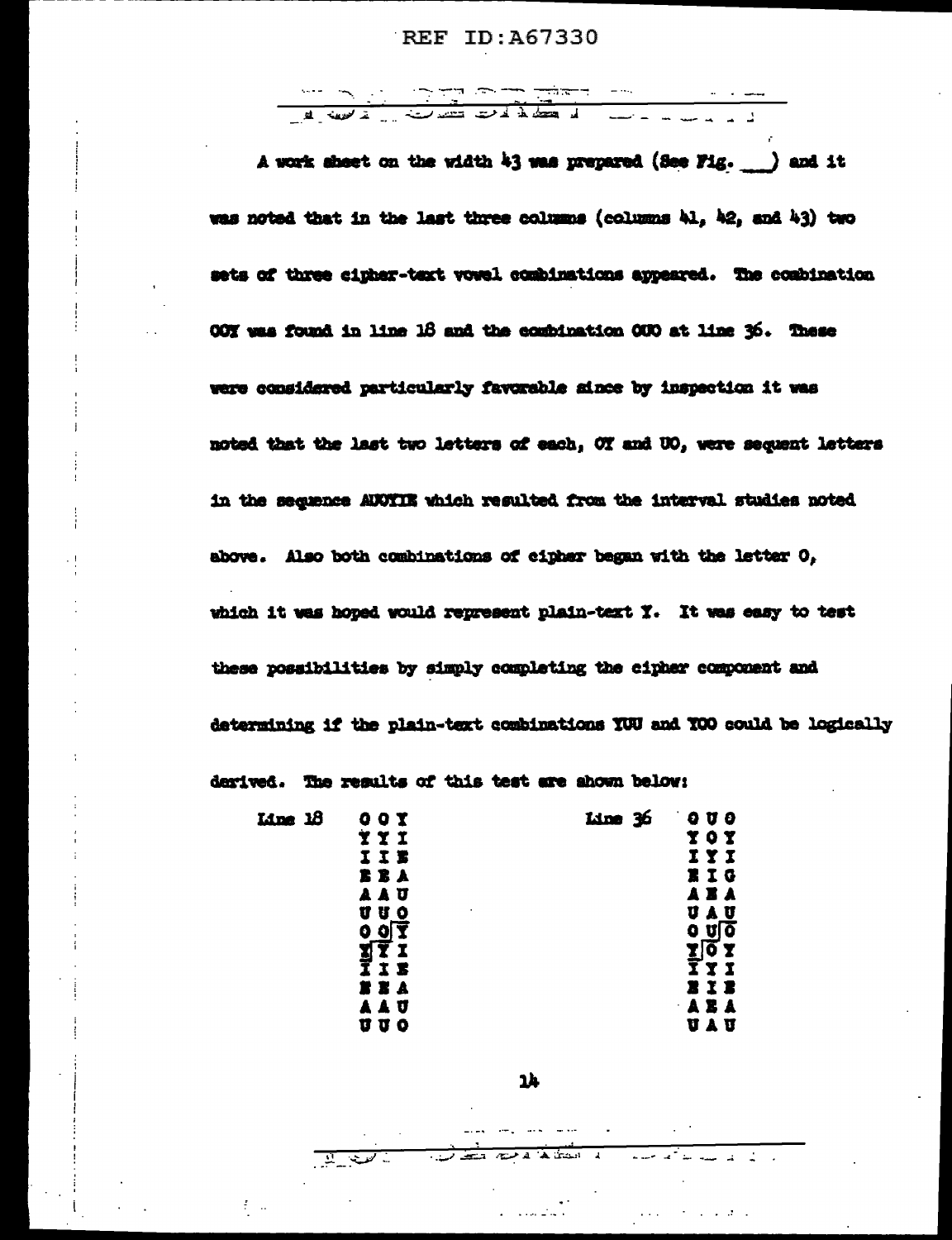It was most encouraging (in fact, it was one of those rare exciting moments in a cryptanalysts life) to note that both plain-text possibilities YOO and YUU underlined above resulted from a simple step-by-step progression in identical positions from lines separated by a multiple of  $6(36 - 18 - 18)$ . Obviously, the next step was to extend the test beyond these three columns in both directions, to see if further encouraging evidence could be found. A section of cipher text of line 18 and that portion of line 19 which followed, was selected because this part of the text contained a large number of vowels. The results are shown below: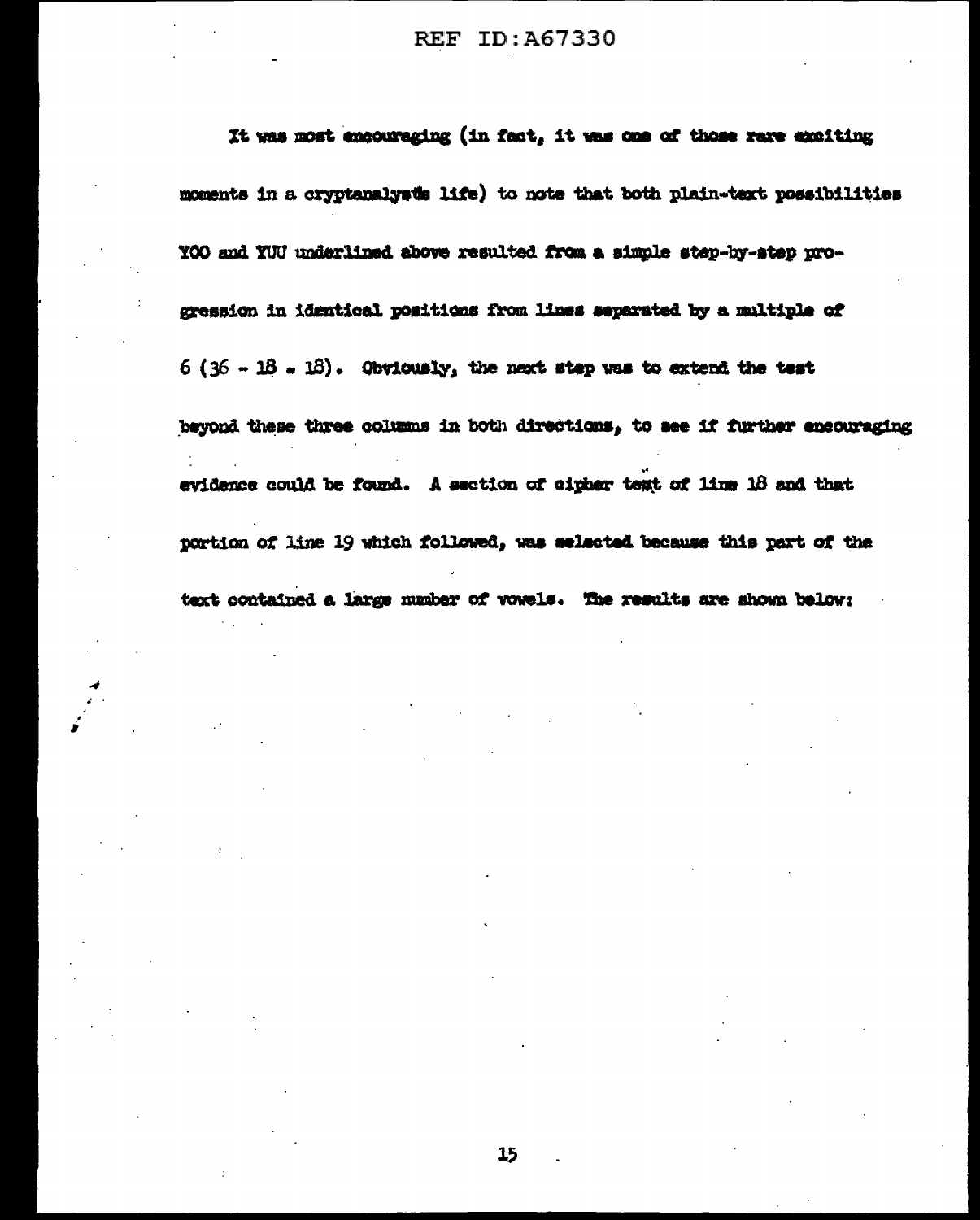ESECH 100 : 2567330

of column to. 4 Cephertaxt-Line 18,19

26 27 26 29 20 21 22 23 24 35 36 37 28 39 40 41 42 43 4 1 2 3 4 5 6 7 8 9 10 11 12 13 ERAAE GOJAU LA A CIOOY GOOR LAYMGQ IHO  $A - U U A - Y - U 0 - U U - E Y Y I - Y Y - E - I - - - E - Y$  $u \cdot 00 u - 1 - 01 - 00 - A11 E - 11 - A - E - - A - 1$ <br>  $0 - 110 - E - 111 - 11 - 11 = A - E - 11 - A - 11 - E$  $Y - 1$  1  $Y - 1$   $Y - 1$   $E - 1$  1 - 0 A A U  $\frac{1}{2}$  A - 0 - 0 - 0 - 0 - <u>A</u>  $1 - 661 - 11 - 64 - 66 - 9110 - 9 - 11 - 9 - 19$  $G - AA E - 0 - A U - A A - 100 Y - 00 - 1 - 1 - 1 - 0$  $A - U U A - Y - U O - U U - E Y Y I - Y Y - E - I - - I E - Y$  $U - 00U - 1 - 0Y - 00 - A$   $11E - 11 - A - C - - - A - 1$  $0 - \sqrt{1} \times 0 - E - 11 - 11 - \sqrt{1}E E A - E E - 0 - A - - - 4 - E$  $T - E E I - U - E A - E E - Y U U 0 - U U - Y - 0$ .... Y - OUE - A - OO - E I - A YOO - E I - I - U

Tentatwe plain text

 $\mathbf{A}$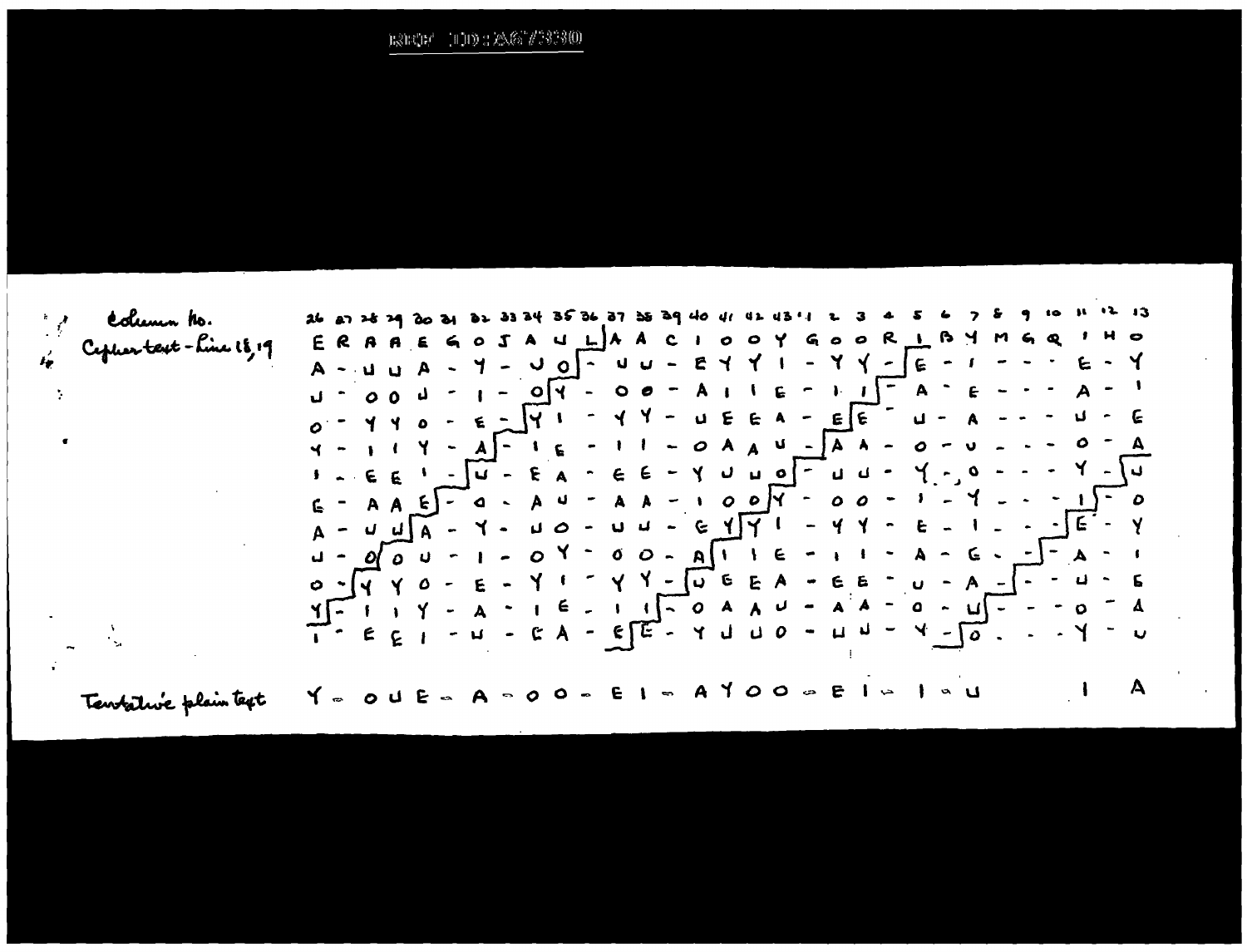The underlining above indicates the pattern of a simple step-by-step advancement of the vowel cipher component on each side of the plain-text. TOO noted above. The latters from row 18 between columns  $32$  and  $43$ looked very good as plain-text; likewise those of line 19 from columns 1 through 7 seemed very favorable. While the letters preceding column 32 were not very encouraging, it was concluded that it might be expecting too much to hope that the simple atep-by-step pattern extended without interruption over so great a stretch of cipher text.

The results of the foregoing test, while not contradictory, were still not conclusive, and additional testing was needed. Accordingly, it was decided to examine other sections of the cipher text using the same technique. It was noted that, in columns 2.  $3$ , and  $4$ , there were two combinations of three vowels,  $\mathbb{R}$ 4 in line 8 and  $\mathbb{R}$ IE in line 20, similar in pattern to those found in columns 41, 42, and 43. These combinations appeared on lines also separated by a multiple of 12  $(20 - 8 - 12)$ . The test for these combinations follows: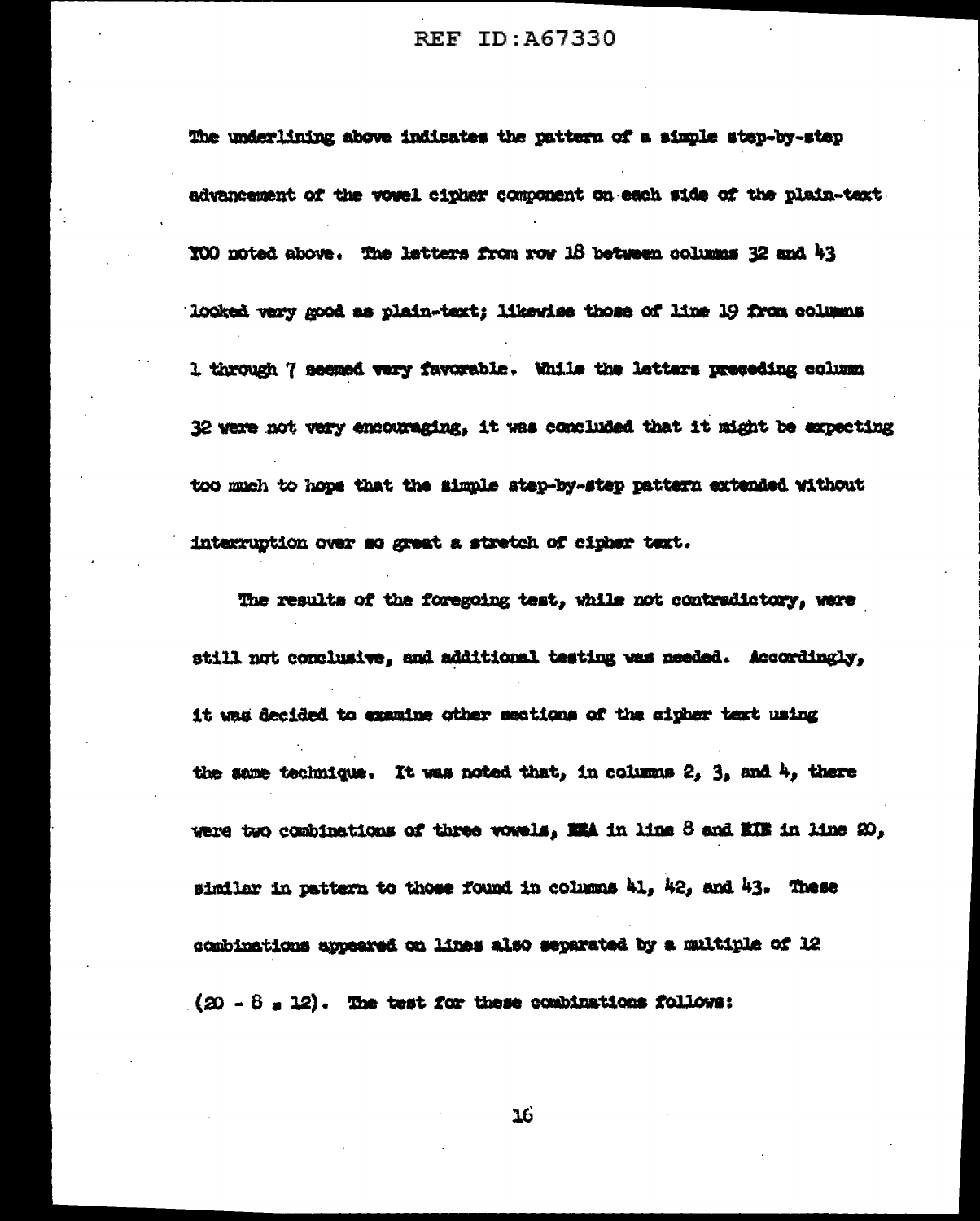|                                    | 234                                       |         | 234              |
|------------------------------------|-------------------------------------------|---------|------------------|
| <b>Line 8</b>                      | <b><i>BBA</i></b>                         | Line 20 | <b>BIB</b>       |
|                                    | A A U                                     |         | A E A            |
|                                    | UUO                                       |         | UAU              |
|                                    | O Oi乎                                     |         | $Q \overline{Q}$ |
|                                    |                                           |         | <b>ΣΙΟΥ</b>      |
|                                    | $\frac{1}{2}$ $\frac{1}{2}$ $\frac{1}{2}$ |         | <b>TYI</b>       |
|                                    | <b>22A</b>                                |         | <b>EIR</b>       |
|                                    | A A U                                     |         | A Z A            |
|                                    | U U Q                                     |         | UAU              |
|                                    | 00x                                       |         | 0 U Q            |
|                                    | YY I                                      |         | Y O Y            |
|                                    | II B                                      |         | IXI              |
| <b>Tentative YOO</b><br>Plain-Text |                                           |         | Y U U            |

The appearance of YOO and YUU in related positions added some weight to the validity of the results obtained up to this point, and it was concluded that as the next step efforts should be made to relate the overlapping texts of lines 18 and 19 with a view to ascertaining the columnar displacement of the vowel sequence.

The following modified Vigenere square was used as a basis for ascribing the alphabetic designation to the tentative plain-text;

| <b>Cipher</b> |               |  | <b>AUOYIE</b> |               |       |
|---------------|---------------|--|---------------|---------------|-------|
| Alphabet 1    |               |  |               | <b>AUOTIE</b> |       |
|               | 2             |  |               | <b>BAUOYI</b> |       |
|               |               |  |               | <b>TRAUOY</b> | plain |
|               | $\frac{3}{4}$ |  | <b>YIRAUO</b> |               |       |
|               |               |  | <b>OYIBAU</b> |               |       |
|               | 5<br>6        |  | HOYTËA        |               |       |

The results of the application of this square to the texts of lines

 $18 - 19$  and lines  $19 - 20$  are as follows: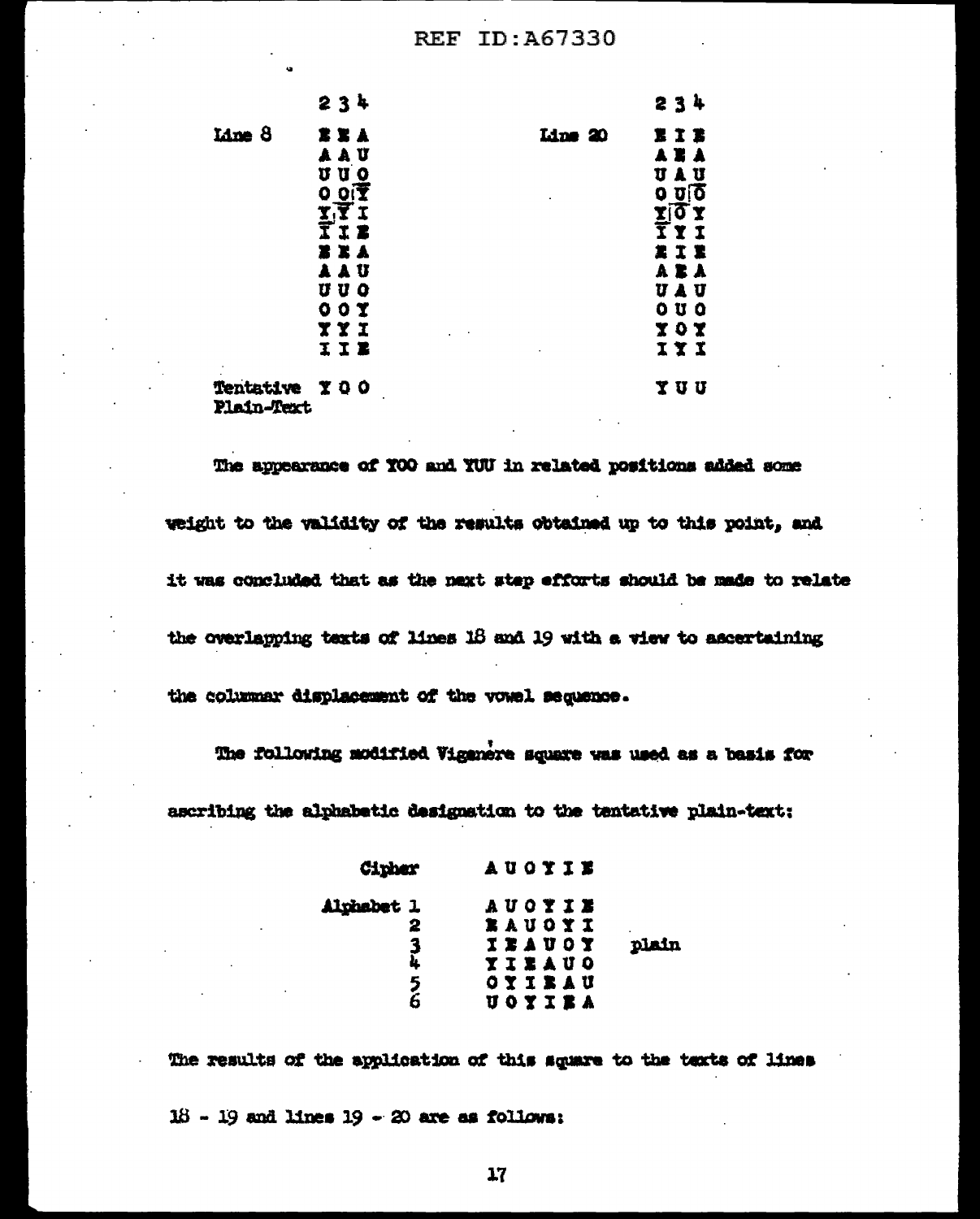34 35 36 37 38 39 40 41 42 43 1 2 3 4 5 6 7 8 9 19 11 12 13  $Column_{2}$ Lines  $18 - 19$ AULAACIOO YGOORIBING QIHO 0 0 - E I - A Y 0 0 - EI - I - V - - - I - A **Tentative Plain** Yourl Alphabet  $f = 56123456123456123456123$ **Lines 19 - 20** K A W O C A Z D A UTTITEUFTI U D I L Y U U Que execuciation of the relationship of the alpholities in column 2,3, and displacement was a multiple of six less one, and it was quite possible that this displacement resulted from the application of a 47-tooth wheel to the alphabetic sequence. If such were indeed the case, then it appeared that all the vowels in column. 34 through column 4 inclusive could be reduced to plain-text, assuming of course the stepping pattern to be constant through these columns. Cbviously, the next step was to apply the alphabetic designations to these columns Renar 19 - 20 of the work sheet and derive the plain-text of the vowels. The results of this test are shown in Mosso \_ follow

> The plain text results for the vowels seemed most astisfactory; however, the question of what to do about the consenants still hed

> > 18

**EXECUTIVE STATE AND STATE OF A STATE OF A STATE OF A STATE OF A STATE OF A STATE OF A STATE OF A STATE OF A ST** 

والمستقلب الأرداد والمحارب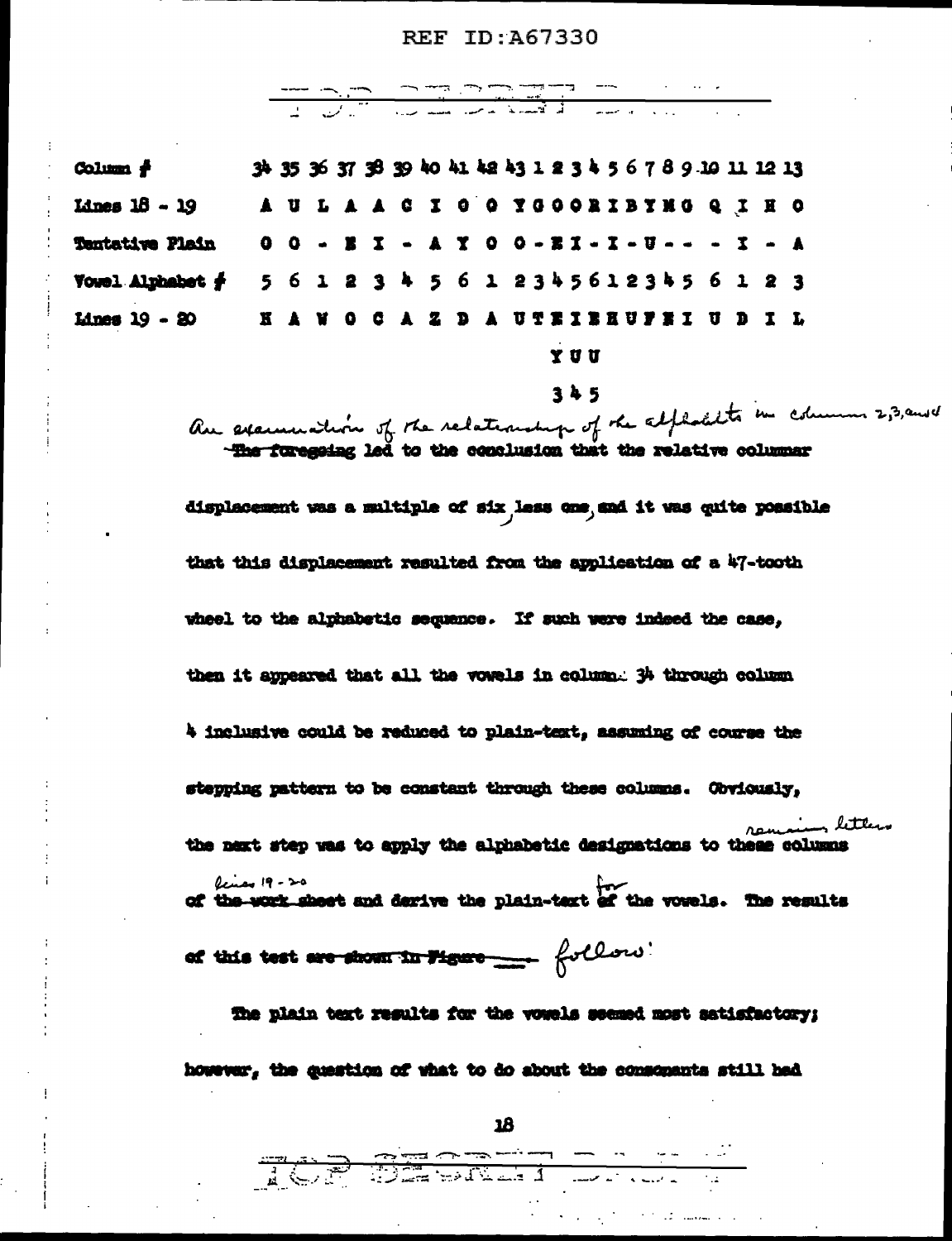to be answered. After giving some thought as to the desirability of continuing work on the vowels, it was concluded that sooner or later the work on the consonants needed to be done. Also, it was thought  $\frac{d}{dx}$  that if the machine utilised a single motor wheel which was applied to two sequences, one for the vowels and the other for the consonants. it would be possible to project its affect to the consoments and test the results statistically. If a 47 tooth motor wheel was used and it caused a single step displacement of the consonant sequence for each letter enciphered, its effect would be to displace the sequences a total of 47 steps between adjacent letters reading down the column of the work sheet of Figure ... Accordingly, starting arbitrarily with any given letter of the section between column 34 through column 7 inclusive, it would be possible to aseribe each of the consenants of this section to one of twenty alphabets.

If the furegoing assumptions were correct, the frequency of cocurrence of a given cipher letter in each of the twenty positions would correspond to the plain-text expectancy of the letter it represented in each alphabet.

**EQEMENT COMPANY** 

 $\label{eq:2.1} \frac{1}{\sqrt{2}}\left(\frac{1}{\sqrt{2}}\right)^{2} \left(\frac{1}{\sqrt{2}}\right)^{2} \left(\frac{1}{\sqrt{2}}\right)^{2} \left(\frac{1}{\sqrt{2}}\right)^{2} \left(\frac{1}{\sqrt{2}}\right)^{2} \left(\frac{1}{\sqrt{2}}\right)^{2} \left(\frac{1}{\sqrt{2}}\right)^{2} \left(\frac{1}{\sqrt{2}}\right)^{2} \left(\frac{1}{\sqrt{2}}\right)^{2} \left(\frac{1}{\sqrt{2}}\right)^{2} \left(\frac{1}{\sqrt{2}}\right)^{2} \left(\$